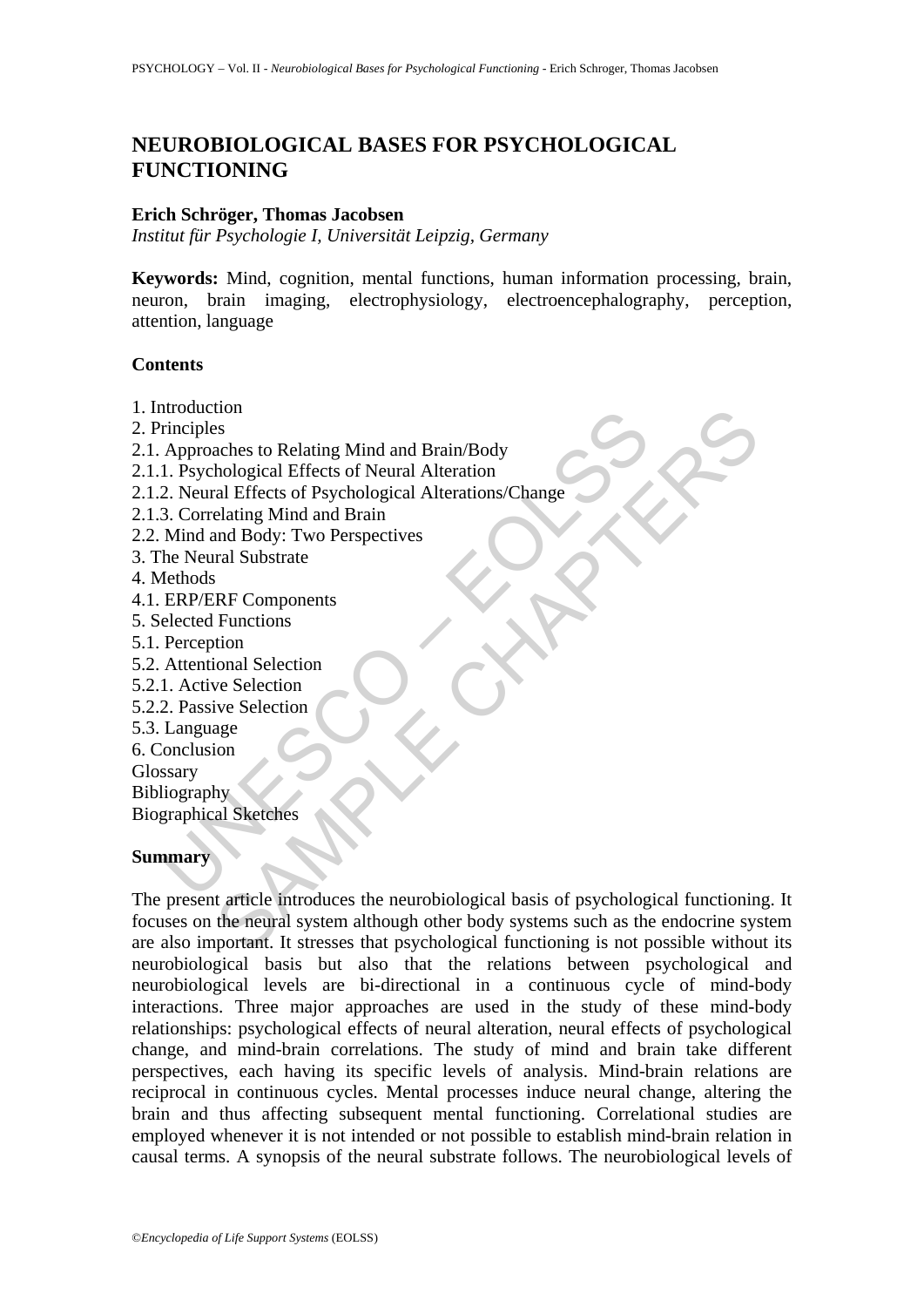analysis, from the organ level to the molecular level, and their relevance for assessing and theorizing about psychological functions are briefly introduced. The cognitive neurosciences use a wide variety of methods that can be classified in terms of temporal and spatial resolution and with respect to their degree of invasiveness. Contemporary methods of non-invasive human neural imaging are introduced in some detail. The electrophysiology of mind is considered the most important neurobiological technique for answering psychological questions. Of the set of mental functions, aspects of three functions—perception, attentional selection, and language—are discussed in some detail. The conclusions draw on the relevance of knowledge about the interplay between neurobiological and psychological levels for psychological theorizing in particular, for the sustainable development for life on earth in general, and provide a perspective on future developments in the neurobiologically informed modeling of mental functions.

#### **1. Introduction**

ntroduction<br>
and structures underlie mental functioning. Peripheral neurom<br>
rmation, specialized brain areas and distributed neural m<br>
reprion and recognition, compute solutions to problems, or comple<br>
motor neurons send c ction<br>
actures underlie mental functioning. Peripheral neurons gather sen,<br>
a, specialized brain areas and distributed neural networks const<br>
and recognition, compute solutions to problems, or complex plans for act<br>
neuron Neural structures underlie mental functioning. Peripheral neurons gather sensory information, specialized brain areas and distributed neural networks construct perception and recognition, compute solutions to problems, or complex plans for action, and motor neurons send commands to peripheral effectors—the brain enables the mind. In the last two decades of the twentieth century, cognitive neuroscience made rapid progress in mapping mental functioning onto the brain's complex functional architecture. A number of modern techniques are available for imaging brain activity non-invasively. Nevertheless, to date, a complete function-to-brain mapping is not yet available.

This article first presents general principles and considerations concerning the mindbrain-relation. Then, neurobiological bases are introduced followed by an introduction to the methods available for investigating the mind/brain. A selection of mental functions and their neural implementations is subsequently described. The article concludes with an outlook on future perspectives.

### **2. Principles**

As scientific working principles, three approaches to relate mind and brain, on the one hand, and two perspectives—mind and brain—that both comprise various levels of psychological and neurobiological analysis, on the other hand, are distinguished. Modern neurobiology of mind or cognitive neuroscience is a highly interdisciplinary endeavor that increasingly brings together scientists from various fields who are concerned with the study of a particular mental function and its neural implementation at different levels of analysis. Knowledge from all relevant scientific areas is acquired in the quest for a unified theory of the function at hand.

#### **2.1. Approaches to Relating Mind and Brain/Body**

Assessing psychological effects of neural alterations, neural effects of psychological changes, and correlating mind and brain are the three fundamental approaches to the study of the mind/brain (see Figure 1). The first two imply causal relations, whereas the last does not. The relations between the body, neural structures in particular, and the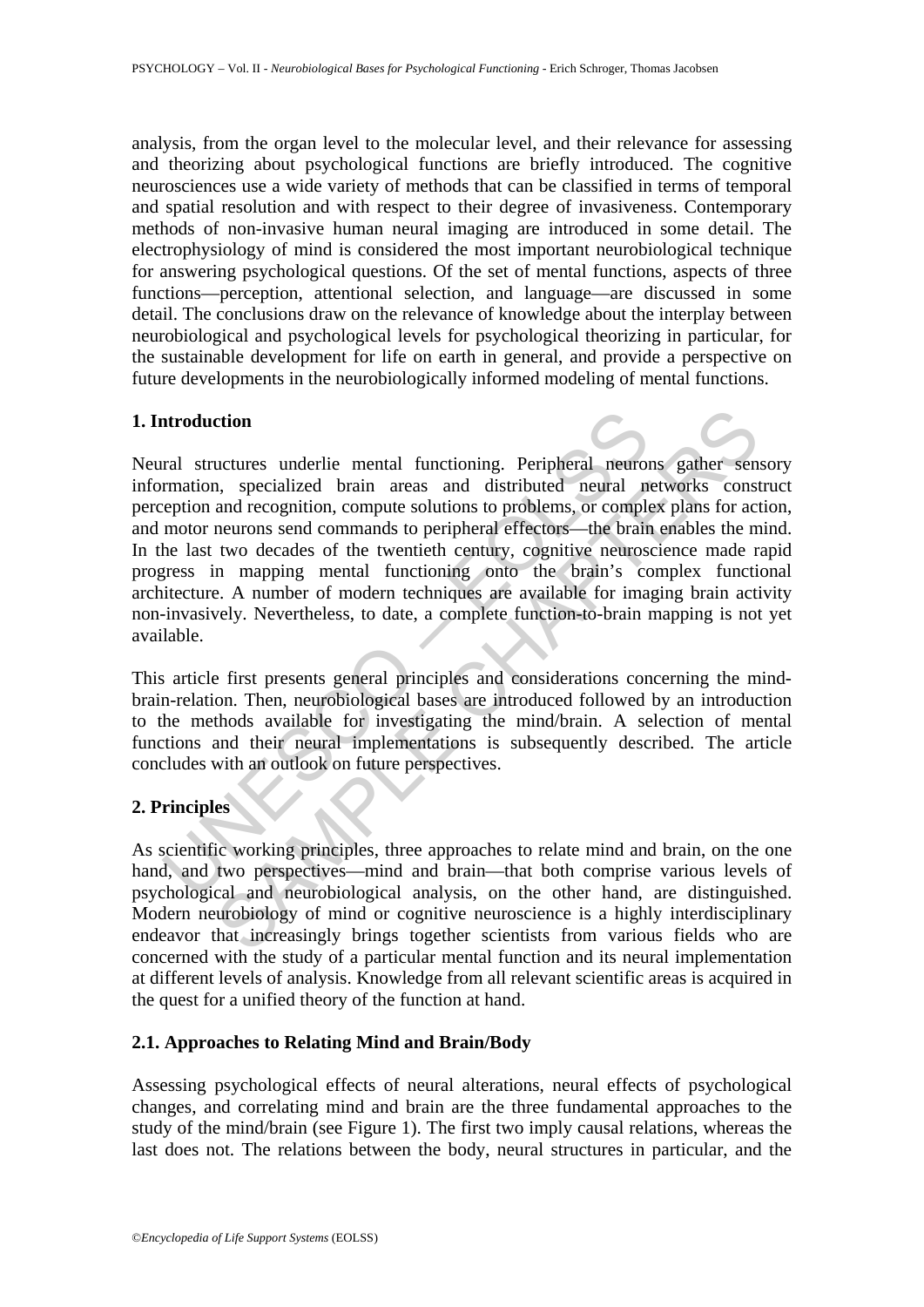mind are reciprocal. Both affect each other in a continuous cycle of bodily and mental interactions. Experience physically alters neural structure and therefore affects future mental functioning. Bodily changes have an effect on the mind, which in turn leads to somatic alterations.



Figure 1. Three major approaches in the study of mind-body relations. Psychological effects of neural alteration, neural effects of psychological alteration, and mind-brain correlations are investigated.

# **2.1.1. Psychological Effects of Neural Alteration**

Neural changes occur for a number of reasons. In scientific research, somatic intervention is used in humans and other animals to establish causal relationships between mind and brain. Measures may range from minor reversible interventions (e.g. the application of a small dose of alcohol to a healthy adult) to major irreversible experimental lesions of neural structures in animals. In all these cases, investigators are interested in resultant effects on some dependent measure of psychological functioning. Outside the laboratory and independent of planned intervention, long-term impairment

of mental functions occurs also as a consequence of neurobiological damage for a number of reasons. Neurological conditions that involve damage of neural tissue, for instance cancer, stroke, head trauma, or degenerative diseases of the nervous system, affect the mind. Use and abuse of psychotropic substances (e.g. alcohol, crack cocaine, or ecstasy) can also lead to impairment of mental functions. The characteristics of the neural damage determine the nature of the contingent impairment of psychological functioning. These may range from a feeling of numbness in a small, clearly circumscribed area of skin that is due to a severed sensory nerve to a progressive decrease in general academic intelligence measures caused by large-scale neural cell death in the brain due to abuse of alcohol or a degenerative disease like Alzheimer's. Again, investigators are interested in resultant effects on a dependent measure of psychological functioning.

In addition to effects of acquired neural damage, there are a number of other reasons for neural changes. The nervous system develops, there is neural maturation and aging, and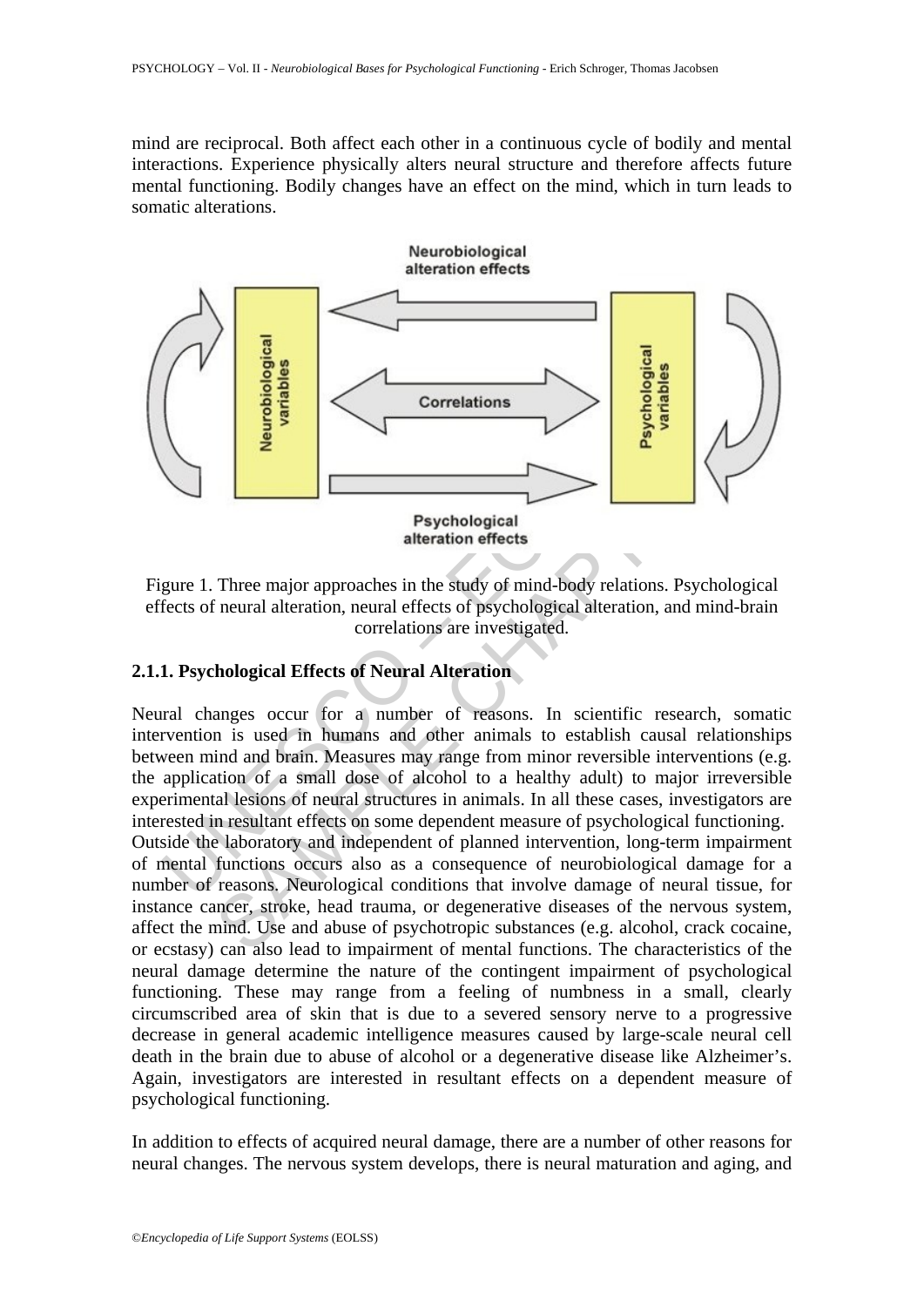regular physiological processes are subject to changes. All these neural processes also affect psychological functioning.

#### **2.1.2. Neural Effects of Psychological Alterations/Change**

Scientists use psychological intervention in the mental processes of individuals and record resultant changes in neural processes or structure. Psychological intervention comprises a broad spectrum of events, ranging from the application of a simple peripheral tactile stimulus to the fabrication of a complex social situation of considerable duration. The neural effects of these interventions also form a broad spectrum that is investigated using a wide variety of methods **(see** *Section 4. Methods***).** These effects range from transient changes in a neuron's membrane potential to longterm training effects affecting large neural populations and lasting a lifetime. Investigators use the dependent neural measures to infer aspects of mental architecture as well as to gather knowledge about the neural system. In psychophysiology, for example, usually non-invasive physiological measures are employed to pursue this venue **(see** *Section 4. Methods***).** 

estigators use the dependent neural measures to infer aspects of r<br>well as to gather knowledge about the neural system. In psycopple, usually non-invasive physiological measures are employ<br>neple, usually non-invasive physi mental measures the dependent neural measures to infer aspects of mental architecto gather knowledge about the neural system. In psychophysiology, staully non-invasive physiological measures are employed to pursue *Section* In everyday life, a variety of somatic effects of mental processes occur. Of these, processes that lead to bodily dysfunction and illness are of particular importance and are thus especially attended to. For example, somatic effects of stress or anxiety can lead to severe impairments. These interactions of mental functions with endocrine information systems of the body or with the immune system are investigated by psychoneuroendocrinology and psychoneuroimmunology respectively **(see**  *Experimentation in Psychology: Rationale, Concepts, and Issues* **and** *Methods in Psychological Research***).** 

## **2.1.3. Correlating Mind and Brain**

Correlational studies consist of establishing the extent to which psychological measures vary with neural measures. They establish a link between mental and bodily variables that are not intended to or cannot be interpreted in causal terms. Correlational studies might comprise variables too far apart on the levels of analysis of neurobiology and psychology to be investigated experimentally. For example, how do certain hormone levels link to the strength of specific complex behaviors or does mere brain size vary with academic intelligence measures? Also, correlational studies often are a precursor of intervention studies and serve in hypothesis generation.

Neuropsychological studies are considered to be correlational, if the extent of neural damage is extensive and direct effects of the neural change on psychological variables cannot be investigated **(see** *Statistics and Its Role in Psychological Research* **and**  *Methods in Psychological Research***).** 

### **2.2. Mind and Body: Two Perspectives**

Psychology describes and explains experience and behavior at various hierarchical levels of analysis while neurobiology does the same for neural structures. Both sciences regularly constitute different perspectives on one mental/neural event (see Figure 2). As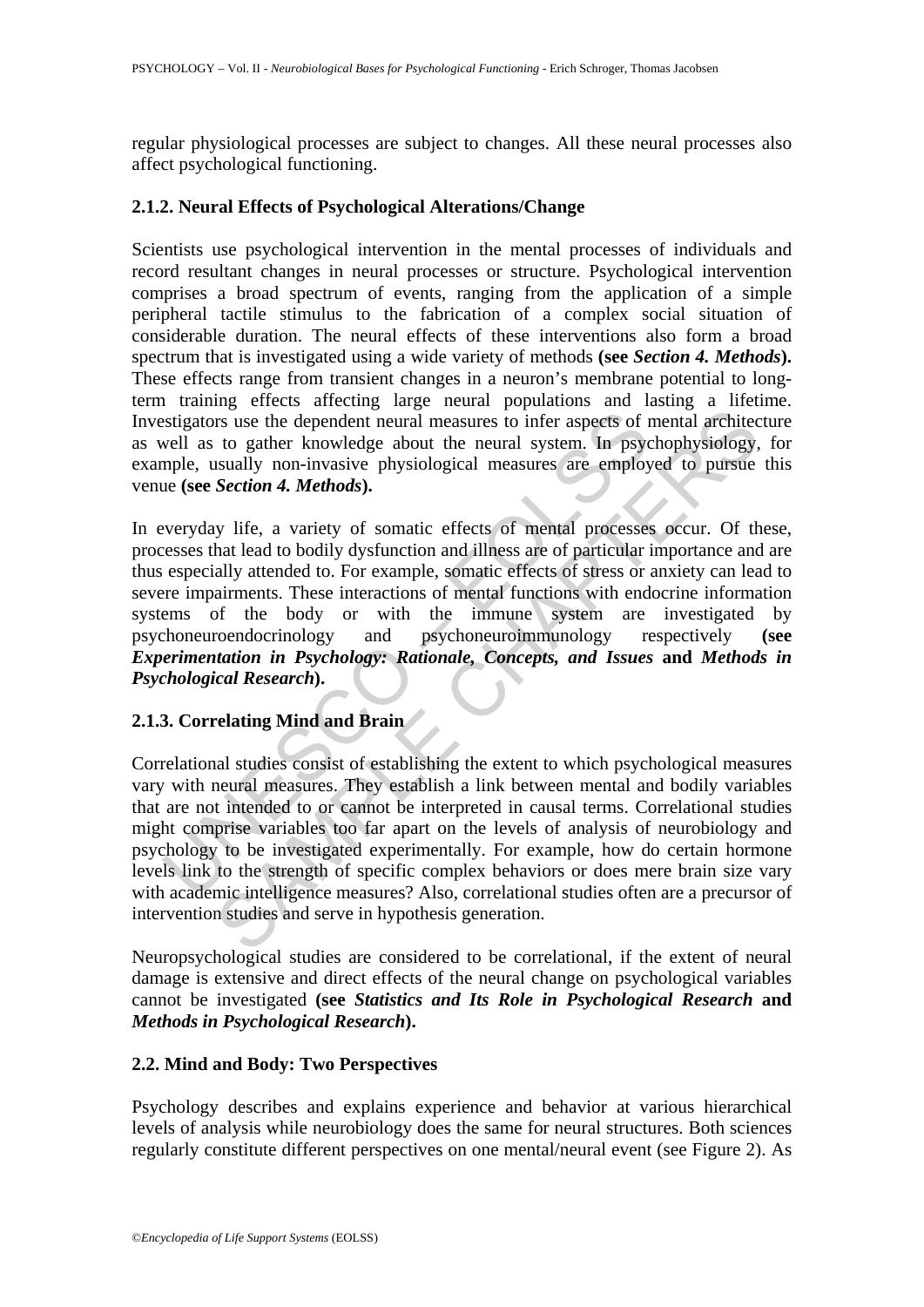a consequence, two accounts may result that cannot easily be merged. Depending on the respective levels of analysis, descriptions of one process from both perspectives might merge: For example, the work of edge detectors in early cortical visual processing can be described in detail in neural science terms. This account can be merged with one implemented in an artificially intelligent computer program that simulates the information processing function (i.e. the mental function) of these edge detectors. Such a merge is more difficult or impossible if distant levels of analysis are at issue (e.g. social systems and synaptic change). Merges of this kind—the description and explanation of human information processing, psychological functioning, in terms of neural computations—become increasingly possible. Successful merges provide a neural machine account of a mental function. This progress has been referred to as racing the ghost back into the machine—the ghost of non-bodily, mental processes into the neural machinery

The issue of aligning psychological and neurobiological approaches should not be intermixed with the difficulties of aligning psychological insights obtained from the first-person inner perspective or the third-person outer perspective. This problem is even more severe and may be regarded as irresolvable for reasons of principle. This type of mind-body problem arises from the apparent discrepancy between subjective, individual experience and objective description of underlying neural structures and processes. For instance, subjective experience of a mental event and the neurobiological processes underlying this event occur simultaneously and cannot be fused by an individual **(see**  *Cognitive Psychology***).**



Figure 2. Psychological levels of analysis (mind), neurobiological levels of analysis (body), and examples of interrelations. Neurobiological levels are introduced in *Section 3. The Neural Substrate*. There are topics that allow a merging of both perspectives (dashed line example) and others where a merge is very difficult, not desirable, or impossible (curved line example).

#### **3. The Neural Substrate**

This section introduces the relevant neurobiological levels of analysis and illustrates which kinds of mind-brain relations are drawn using these levels. For reasons of brevity, this section cannot provide a comprehensive introduction to neurobiology. The following levels of analysis are distinguished: organ level, neural systems level, networks level, circuit level, cellular level, synaptic level, and molecular level (see also Figure 2).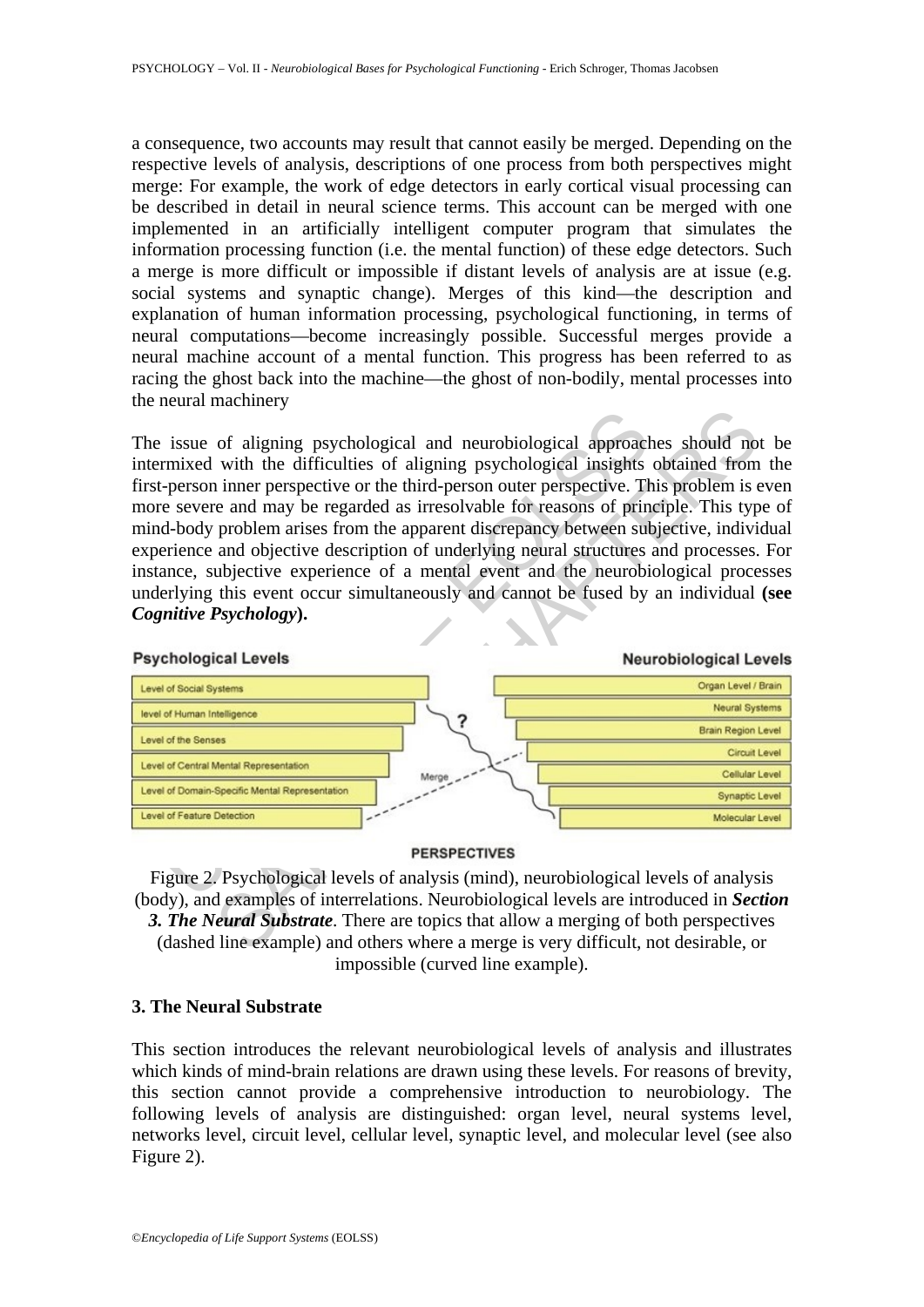At the organ level, first, the central nervous system is distinguished from the peripheral nervous system. The former consists of the brain and the spinal cord. Also, the nervous system is distinguished from other organs (such as the heart). Results obtained at this level assert, for example, that the functional neuroanatomy responsible for the patella extension reflex is located in the spinal cord, not in the brain. Also, psychologically relevant neurobiological functions of the peripheral nervous system are distinguished from central functions.

The next lower level is the neural systems level. Here, functional networks of neural structures are characterized. Distributed networks underlie more complex functions. Object recognition, for instance, is achieved via the contribution of a number of specialized brain regions, rather than by one brain structure alone.

roanatomy distinguishes brain structures and brain regions at the nies composed of the medulla oblongata, the metencephalbellum and pons), the midbrain, the diencephalon (consisting othalamus), and the telencephalon or cer my distinguishes brain structures and brain regions at the next level.<br>composed of the medulla oblongata, the metencephalon (consisting<br>and pons), the middrain, the diencephalon (consisting of thalamus)<br>and the telencephal Neuroanatomy distinguishes brain structures and brain regions at the next level. The brain is composed of the medulla oblongata, the metencephalon (consisting of cerebellum and pons), the midbrain, the diencephalon (consisting of thalamus and hypothalamus), and the telencephalon or cerebral hemispheres. These are composed of the neocortex, the basal ganglia, and the limbic system. The neocortex of the two hemispheres consists of folded sheets of layered neurons. The cortical layers are about three mm thick and feature a specific architecture. In addition, infoldings (sulci) and crowns of the folded tissue (gyri) serve the purpose of volume reduction. The hemispheres are interconnected mainly by a neural fiber tract, the corpus callosum. Each hemisphere consists of four lobes: the frontal, parietal, temporal, and occipital lobes. In a more fine-grained subdivision, different regions of cerebral cortex are demarcated on the basis of cytoarchitectonics. There are in the order of 50 cortical areas, known as Brodmann areas (B.A.). These different brain regions might underlie distinguished mental functions, aspects of functions, subfunctions. Depending on the complexity of such a function, brain regions are connected into networks distributed over various parts of the brain (see above) to realize a function. On the other hand, the functioning of a given brain region can be mandatory for the production of various different functions.

These aspects can be considered one of the main venues of analysis in contemporary cognitive neuroscience. From a functional point of view, cognitive theories are augmented by adding neural localizations. The latter might reciprocally aid selecting one functional theory over the other by providing crucial additional evidence. From the perspective of neuroscience, on the other hand, psychological research contributes to functionally mapping the human brain.

The next level of analysis is concerned with local neural circuits. The connectivity of neurons is analyzed. This comprises cellular architecture as well as processing specifics. One central goal is to illuminate the regularities or even algorithms of neural computations. Hence one of the main concerns is how the brain processes information.

On the following level, investigations are concerned with the cellular units of the nervous system. Neurons show two different ways of information processing. On the one hand, an electric potential between the intra- and the extra-cellular milieu is maintained. This membrane potential changes as a function of neural interaction.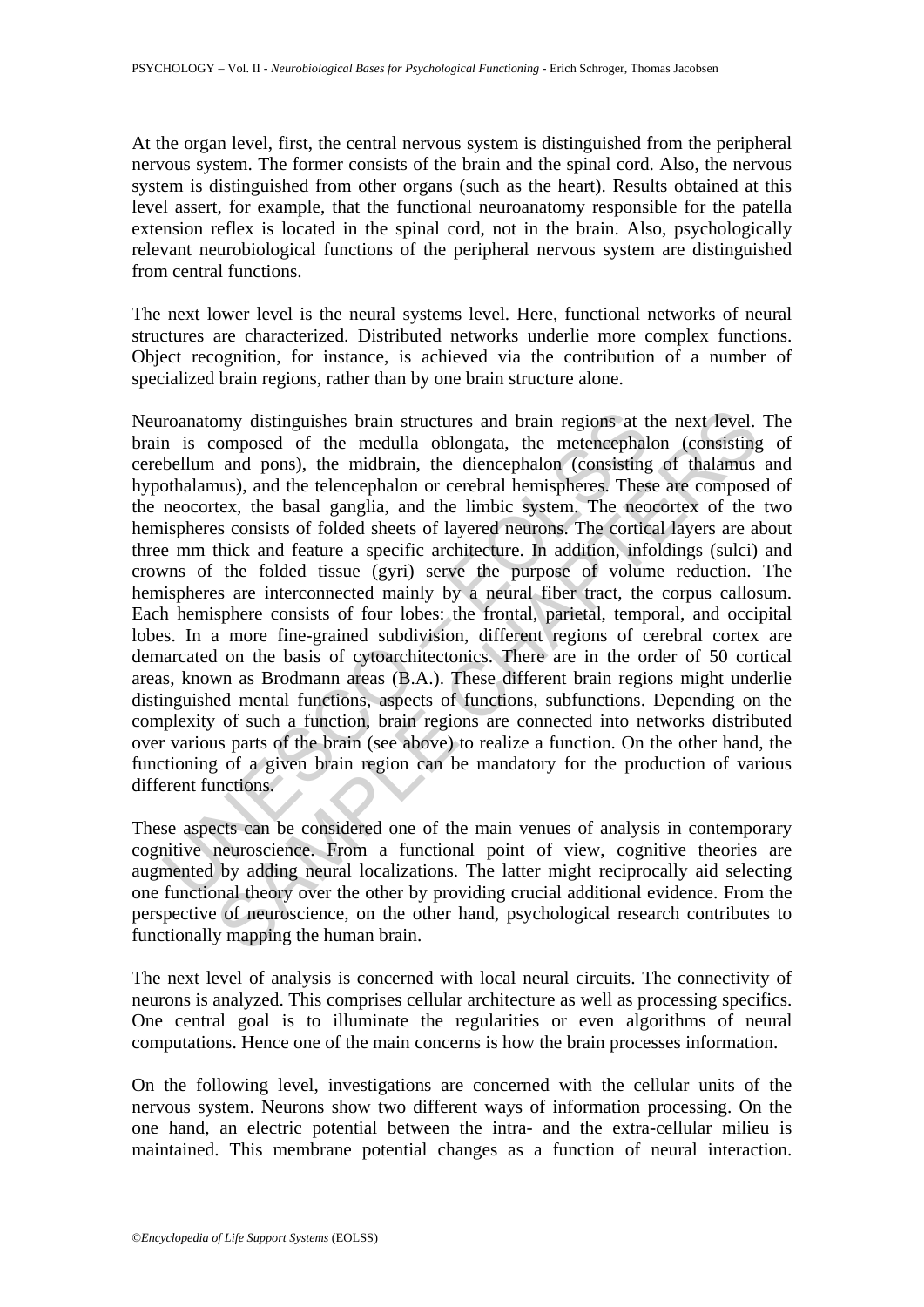Negative and positive potential changes are summed up spatially and temporally and thus constitute analog information processing. On the other hand, digital information processing is achieved via action potentials that travel down a neuron's axon. Each neuron is a separate information-processing device. Different types of neurons show distinct characteristics that render them well suited for special types of computations and information processing.

Inter-neuronal transmission of information takes place via synapses. At the synaptic level of analysis, types of synapses, types of synaptic receptors, changes in synaptic connectivity, characteristics as well as dysfunctions of synaptic transmission, etc. are investigated. Synaptic functioning changes with maturation, aging, illness-related processes, and under the influence of certain drugs. It also changes as a regular function of learning processes.

Finally, at the molecular level, processing aspects that can be traced to the chemical properties of individual molecules are investigated. The mechanisms of membrane receptors and relevant neurotransmitters are investigated. This knowledge can be applied to the study of pharmacological interventions and drug effects.

Leader is the molecular level, processing aspects that can be tracementies of individual molecules are investigated. The mechanity prosess are investigated. This kield to the study of pharmacological interventions and drug Fractional revel, processing aspects that can be traced to the chemote of individual molecules are investigated. The mechanisms of members and relevant neurotransmitters are investigated. This knowledge can and relevant ne A comprehensive theory of a psychological function needs to compile knowledge at various levels of neurobiological analysis. For example, knowledge acquisition can be investigated and described not only at different levels of psychological analysis but also at various neurobiological levels. At the neural systems level, networks of brain regions realizing a given memory function are described. Individual brain regions that contribute specialized processes or subprocesses are characterized at the next lower level. In order to specify the how in addition to the where, neural computation procedures and architectures are accounted for at the local circuit level. Memory also results in long-term as well as short-term cellular and synaptic changes. These are ultimately characterized by analyzing the underlying neurochemical processes. In essence, a complete, unified theory of knowledge acquisition would specify structures and processes at every level of analysis in close correspondence to psychological specifications.



#### **Bibliography**

- - -

Brown C. and Hagoort P. (1999). *The Neurocognition of Language*, 409 pp. New York: Oxford University Press. [This book provides a comprehensive introduction to human language processing and its neural underpinnings.]